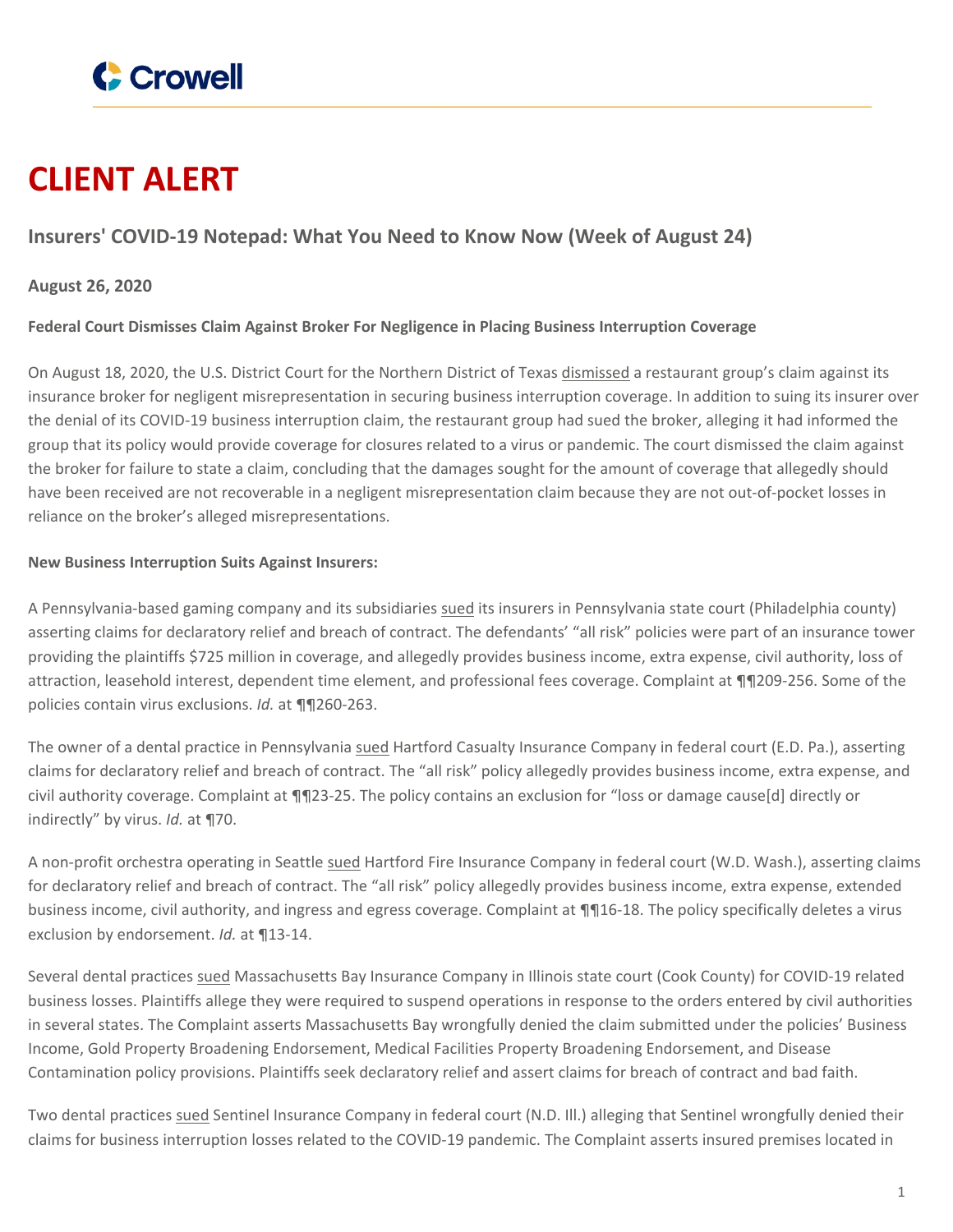

Virginia, New Mexico, and California sustained business interruption losses when required to shut down operations in response to state and local orders designed to slow the spread of COVID-19. Plaintiffs allege the policy's Business Income and Extra Expense provisions provide coverage for the submitted loss, and Sentinel's denial of the claim was "unreasonable" and "without proper justification."

Several auto dealerships [sued](https://www.crowell.com/files/napleton.PDF) Auto-Owners Insurance Company in Illinois state court (Cook County) seeking coverage for business losses stemming from COVID-19. Plaintiff alleges that the presence of COVID-19 on the insured premises through infected customers and employees of the insured constituted physical damage under the policy. In addition, Plaintiff alleges that as a result of the presence of the coronavirus on the insured premises and the orders issued by local and state governments, it was required to modify business operations and sustained covered losses. The Complaint asserts the policy's Business Income, Extended Business Income, Extra Expense, Ordinance or Law, and Civil Authority provisions provide coverage for the submitted loss. Plaintiff seeks declaratory relief and damages in connection with claims for breach of contract and bad faith.

Rosebud Restaurant [sued](https://www.crowell.com/files/rosebud.PDF) QBE North America in Illinois state court (Cook County) alleging it was required to cease operations in response to orders issued by the State of Illinois concerning COVID-19. The Complaint assert's QBE wrongfully denied coverage under the "all-risk" policy's Business Income, Extra Expense, and Civil Authority coverage provisions, and seeks damages through claims of breach of contract and bad faith.

Birmingham Center for Cosmetic Dentistry [sued](https://www.crowell.com/files/michael.PDF) The Cincinnati Insurance Company in federal court (E.D. Mich.) seeking coverage for COVID-19 related business losses. Plaintiff alleges "COVID-19 and the resulting response by state and local governments caused physical loss to Plaintiff's property and have interrupted Plaintiff's business." Complaint at ¶12. The Complaint asserts the "all-risk" policy's Business Income, Extra Expense, and Civil Authority provisions provide coverage for the submitted loss. Plaintiff seeks declaratory relief, an appraisal of the loss sustained at Plaintiff's property, and damages in connection with claims for breach of contract and bad faith.

Life Time Fitness [sued](https://www.crowell.com/files/lifetime.PDF) Zurich American Insurance Company in Minnesota state court (Hennepin County) seeking coverage under the "all-risk" policy's Business Income, Extra Expense, and Civil Authority coverage provisions. Plaintiff alleges is has sustained covered business interruption losses and damage as a result of state and local government closure orders put in place to slow the spread of COVID-19. The Complaint asserts Zurich wrongfully amended the policy to retroactively include the "Interruption By Communicable Disease" and "Crisis Management" endorsements, which limit coverage, without the knowledge of consent of Life Time Fitness. Life Time Fitness seeks declaratory relief and damages in connection with claims for breach of contract and bad faith.

Superior Athletics Performance Systems [sued](https://www.crowell.com/files/superior.PDF) Markel Insurance Company in New Jersey state court (Morris County) seeking coverage for COVID-19 related business losses. Plaintiff alleges the "all-risk" policy provides coverage for Business Income, Extra Expense, and the actions of civil authorities. The Complaint asserts Plaintiff was required to cease operations in response to orders issued by the Governor of New Jersey, resulting in losses covered under the policy. Plaintiff alleges Markel's denial of the submitted claim was wrongful and no exclusion applies. Plaintiff seeks declaratory relief and asserts claims for breach of contract and bad faith.

Mario Badescu Skin Care, Inc. [sued](https://www.crowell.com/files/mario.PDF) Sentinel Insurance Company Ltd. in federal court (S.D.N.Y.) seeking insurance coverage for business interruption losses due to the coronavirus pandemic. Plaintiff alleges the presence of the COVID-19 at the insured premises and the area surrounding the insured premises caused physical damage covered under the policy. Plaintiff also alleges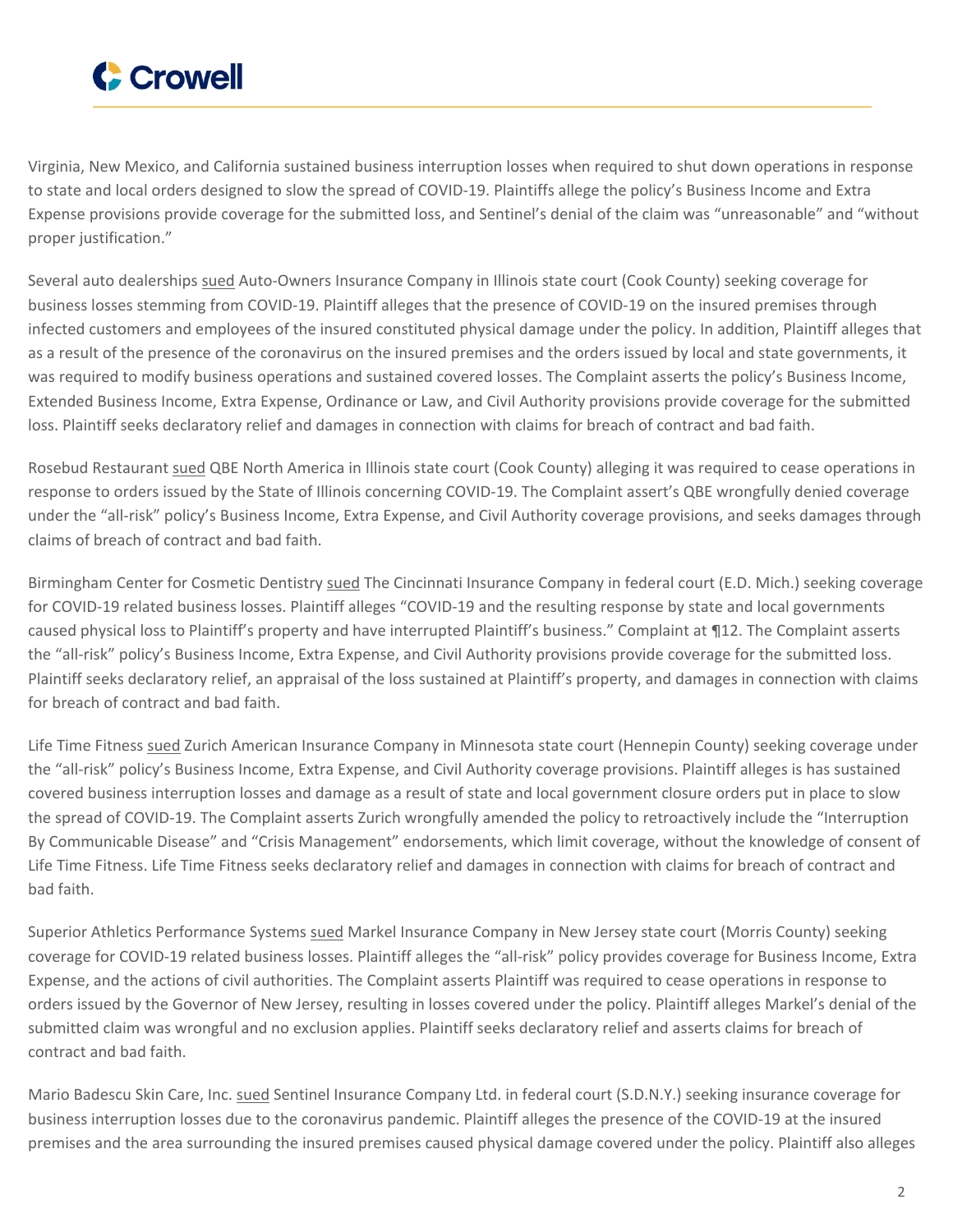

the orders issued by the state of New York in response to the coronavirus pandemic, requiring Plaintiff's business to close, also resulted in covered losses. The Complaint asserts the policy's Business Income, Extra Expense, Civil Authority, Business Income from Dependent Properties, and Extended Business Income coverage provisions respond to the submitted claim. Plaintiff seeks damages in connection with a claim for breach of contract.

Broadway Dance and Broadway Dance West 65th "St. [sued](https://www.crowell.com/files/rhytm.PDF) The Hartford Financial Services Group Inc. and Sentinel Insurance Company in New York state court (New York County) seeking coverage for COVID-19 related business losses. Plaintiffs allege the "all-risk" policies provide coverage for losses sustained as a result of the restricted operations mandate issued by state and local government orders and the presence of a COVID-19 positive employee of Broadway Dance. The Complaint asserts the policies' Business Income, Extra Expense, and Civil Authority provisions provide coverage for the submitted loss, and the virus exclusion does not preclude coverage for pandemics and the actions of a civil authority.

Several Wahoo Fish Taco franchise owners [sued](https://www.crowell.com/files/wftl.PDF) Amtrust North America and Security National Insurance Company in Nevada state court (Clark County) seeking coverage for business losses related to COVID-19. Plaintiffs allege they, as well as businesses located near several franchise locations, were required to close or drastically alter business operations in response to the government directives designed. The Complaint asserts the policies' Business Income, Extra Expense, and Civil Authority coverage provisions respond to the submitted claim. Plaintiffs contend the virus exclusion is not applicable "because the virus was not the efficient proximate cause of the Loss." Complaint at ¶88. The Complaint seeks declaratory relief and damages in connection with claims for breach of contract, bad faith, and misrepresentation.

Wolfgang Puck Restaurant Management Group [sued](https://www.crowell.com/files/wp.PDF) Zurich American Insurance Company in federal court (D. Nev.) seeking coverage for COVID-19 related business losses. Plaintiff seeks declaratory relief and asserts claims for breach of contract, bad faith, and breach of the implied covenant of good faith and fair dealing. The Complaint asserts the "all-risk" policy provides coverage for Time Element Loss, Extra Expense, and the actions of a civil or military authority. Plaintiff alleges it has sustained covered losses at U.S. and international locations due to the coronavirus and the actions taken by civil authorities in response to COVID-19. Plaintiff contends Zurich failed to "undertake a proper and thorough investigation of Wolfgang Puck's claim, by denying coverage through a form letter which was not tied to the specific facts." Complaint at 1¶66.

Several hotels [sued](https://www.crowell.com/files/triumph.PDF) Hartford Fire Insurance Company and Zurich American Insurance Company in New York state court (New York County) seeking coverage for COVID-19 related business losses. Plaintiffs allege the actual and/or threatened presence of COVID-19, infected individuals have caused property damage to the insured premises, and Plaintiffs have sustained losses due to the government orders issued in response to the pandemic. The Complaint asserts the "all-risk" policies provides coverage for the losses under the business income, extra expense, dependent properties, and civil authority provisions. The Complaint asserts the Zurich policy's virus exclusion does not apply to loss resulting for the actions of civil authorities or pandemics. Plaintiffs further allege Hartford and Zurich have summarily denied Plaintiffs' claims in breach of the applicable policies and the implied covenant of good faith and fair dealing, and in violation of New York General Business Law §349. Complaint at ¶5. Plaintiffs seek declaratory relief and damages in connection with claims for breach of contract and band faith.

The owner of a Hilton hotel [sued](https://www.crowell.com/files/walter.PDF) American Automobile Insurance Company in California state court (Riverside Cty.) alleging the insurer wrongfully denied its claim for business interruption losses due to California's COVID-19 closure orders. The "all-risk" policy allegedly provides business income, extra expense, civil authority, extended business income, and sue and labor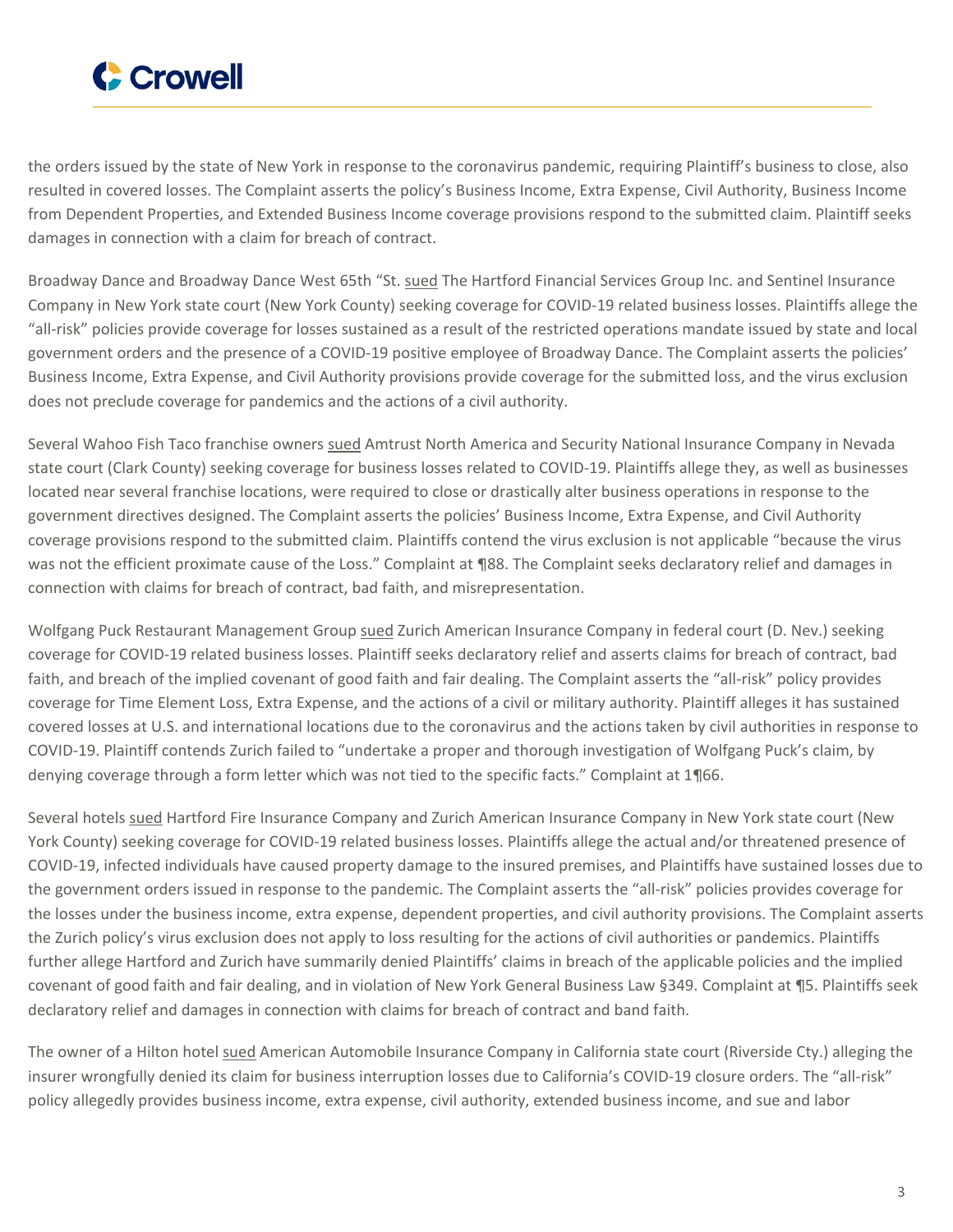

coverages, and does not contain a virus exclusion. The complaint alleges that "[t]he fact that virus or disease constitutes physical loss or damage to property has been recognized in the insurance industry since at least 2006."

#### **New Business Interruption Class Action Filings:**

Club Pilates Marlboro filed a class action [complaint](https://www.crowell.com/files/davis.PDF) against Arch Insurance Company in federal court (D. N.J.) seeking coverage for COVID-19 related business interruption losses. Plaintiff alleges orders issued by New Jersey and several other states "requiring resident to stay-at-home…and suspending or severely limiting business operations of non-essential businesses…have been financially devastating." Complaint at ¶2. The Complaint asserts the "all-risk" policies held the Plaintiff and Class Members provide Business Income, Extra Expense, and Civil Authority coverage, which respond to sustained business losses. The class action complaint seeks declaratory relief and damages on behalf of a Nationwide Class and a New Jersey Sub-Class. >

MAIA Salon Spa filed a class action [complaint](https://www.crowell.com/files/maia.PDF) against Sentinel Insurance Company and Twin City Fire Insurance Company in federal court (E.D.N.Y.) seeking coverage for COVID-19 business interruption losses. The Complaint asserts the "all-risk" policy provides coverage for Business Income, Extra Expense, Extended Business Income, and Civil Authority. Plaintiff alleges it sustained covered losses as a result of the orders issued by state and local governments, requiring the closure of Plaintiff's and Class Members operations. The Complaint asserts the insurers wrongfully denied coverage under the policies and seeks declaratory relief and damages on behalf of a "Non-Essential Business Class" and an "Essential Business Class."

Green Beginnings filed a class action [complaint](https://www.crowell.com/files/green.PDF) against West Bend Mutual Insurance Company in Illinois state court (Cook County) seeking coverage for COVID-19 related losses. Plaintiff alleges the policies Business Income, Extra Expense, Civil Authority, and Communicable Disease Business Income provisions provide coverage for the submitted losses. The Complaint asserts West Bend systematically denied coverage to Plaintiff and Class Members for losses stemming from the COVID-19 pandemic and government closure orders issued in response to the virus. Plaintiff contends the virus exclusion does not apply to the losses sustained as a result of the actions of civil authorities. The Complaint seeks declaratory relief and damages on behalf of "all Illinois business insured under a policy issued by West Bend Mutual Insurance Company…who were denied coverage or met with a reservation of rights arising out of claims" for COVID-19. Complaint at 1104.

Great Steak & Potato Company filed a class action [complaint](https://www.crowell.com/files/melcorp.PDF) against Liberty Mutual Insurance Company and West American Insurance Company in federal court (N.D. Ill.) seeking coverage for COVID-19 business interruption losses. The Complaint asserts the "all-risk" policy provides coverage for Business Income, Extra Expense, and the actions of a civil authority. Plaintiff alleges it was required to cease operations in response to government closure orders relating to the pandemic. The Complaint seeks declaratory relief and damages on behalf of all Illinois business with Liberty Mutual and/or West American Insurance Company policies that have made a claim for lost Business Income as a result of one or more Closure Orders and been denied coverage.

Valley Lo Club filed a class action [complaint](https://www.crowell.com/files/valley.PDF) against Cincinnati Insurance Company in federal court (N.D. Ill.) seeking coverage for COVID-19 related business interruption losses. Plaintiff seeks declaratory relief and asserts claims for breach of contract and bad faith. The Complaint asserts Plaintiff was required to alter operations, resulting in losses, in response to the Governor of Illinois's pandemic related orders. Plaintiff contends the "all-risk" policy's Business Income coverage provision responds to the sustained losses. The Complaint seeks relief on behalf of members of either an Illinois "Bar and Restaurant Class" or an "Amusement Class" who submitted Business Income claims under a Cincinnati policy and were denied coverage.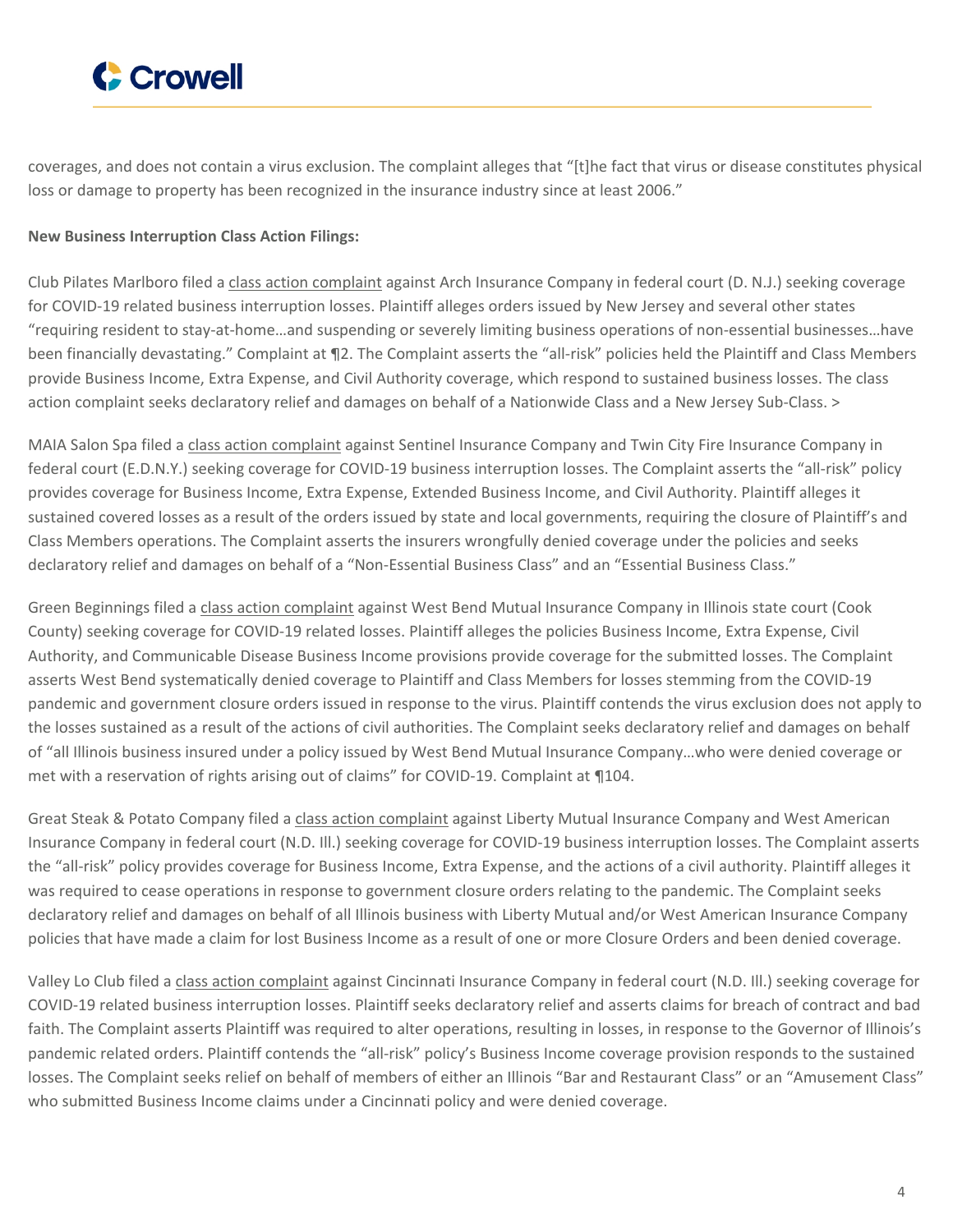

The owner of a dental practice in Pennsylvania [sued](https://www.crowell.com/files/richard.PDF) The Cincinnati Insurance Company (and its affiliates) on behalf of itself and all others similarly situated in federal court (W.D. Pa.), asserting claims for declaratory relief and breach of contract. The "all risk" policy allegedly provides business income, extra expense, civil authority, and rental value coverage. Complaint at ¶¶11-26. The Complaint alleges that the defendant denied the plaintiff's claim for coverage with no explanation. *Id.* at ¶¶55-57. The nationwide class is defined as "all policyholders … who purchased commercial property coverage … from Defendant and who have been denied coverage under their policy for lost business income after being ordered by a governmental entity, in response to the COVID-19 pandemic, to shut down or otherwise curtail or limit in any way their business operations." *Id.* at ¶61.

The owners of bars and restaurants in Memphis [sued](https://www.crowell.com/files/king.PDF) Certain Underwriters at Lloyd's, London on behalf of themselves and all others similarly situated in federal court (W.D. Tenn.), asserting claims for declaratory relief, breach of contract, and breach of the duty of good faith and fair dealing. The "all risk" policy allegedly provides business income, extra expense, rental value, and civil authority coverage. Complaint at ¶¶21-36. The Complaint alleges that the defendant wrongfully denied the plaintiffs' claims for coverage, and that "[t]his denial appears to be consistent with the position Defendants have taken with other similarly situated businesses nationwide." *Id.* at ¶¶67-69. The nationwide class is divided into business income, extra expense, and civil authority coverage subclasses. *Id.* at ¶72.

The owner of a brewery in Spokane, WA [sued](https://www.crowell.com/files/perry.PDF) Mutual of Enumclaw Insurance Company on behalf of itself and all others similarly situated in Washington state court (Spokane County), asserting claims for declaratory relief and breach of contract. The policy allegedly provides business income, extra expense, extended business income, and civil authority coverage. Complaint at 113. The Complaint alleges that the defendant denied the plaintiff's claim for coverage "and has or will continue to deny coverage for other similarly situated members of the proposed class." The class is divided into breach of contract and declaratory relief subclasses, and consists of policyholders in the state of Washington who were issued one of the defendant's policies with business income coverage, who suffered a suspension of business related to COVID-19 and/or related civil authority orders. *Id.* at ¶29.

The operator of a restaurant filed a class action [complaint](https://www.crowell.com/files/15.PDF) against certain Underwriters at Lloyd's, London in federal court (S.D. Fla.), asserting claims for declaratory relief and breach of contract. The "all risk" policy allegedly provides business interruption, extra expense, and civil authority coverage. Complaint at ¶¶ 5, 6. The Complaint alleges that the COVID-19 public health emergency and closure orders have caused direct physical loss of and/or damage "by, among other things, damaging the property, denying access to the property, preventing customers from physically occupying the property, causing the property to be physically uninhabitable by customers, causing its function to be nearly eliminated or destroyed, and/or causing a suspension of business operations on the premises." *Id*. at ¶ 48. The insurer allegedly chose not to include a virus exclusion in the policy. *Id*. at ¶ 34. The proposed nationwide classes are defined as: (1) "[a]]ll persons and entities with Business Income coverage under a property insurance policy issued by any of the Defendants, which suffered a suspension of business due to COVID-19, and for which Defendants have denied a claim for the losses or have otherwise failed to acknowledge, accept as a covered loss, or pay for the covered losses;" (2) "[a]ll persons and entities with Civil Authority coverage under a property insurance policy issued by any of the Defendants, which suffered loss of Business Income and/or Extra Expense caused by an action of a civil authority, and for which Defendants have denied a claim for the losses or have otherwise failed to acknowledge, accept as a covered loss, or pay for the covered losses;" and (3) "[a]ll persons and entities with Extra Expense coverage under a property insurance policy issued by any of the Defendants, which sought to avoid or minimize the suspension of business caused by COVID-19, and for which Defendants have denied a claim for the expenses or have otherwise failed to acknowledge, accept as a covered expense, or pay for the covered expenses." *Id* at ¶ 58.